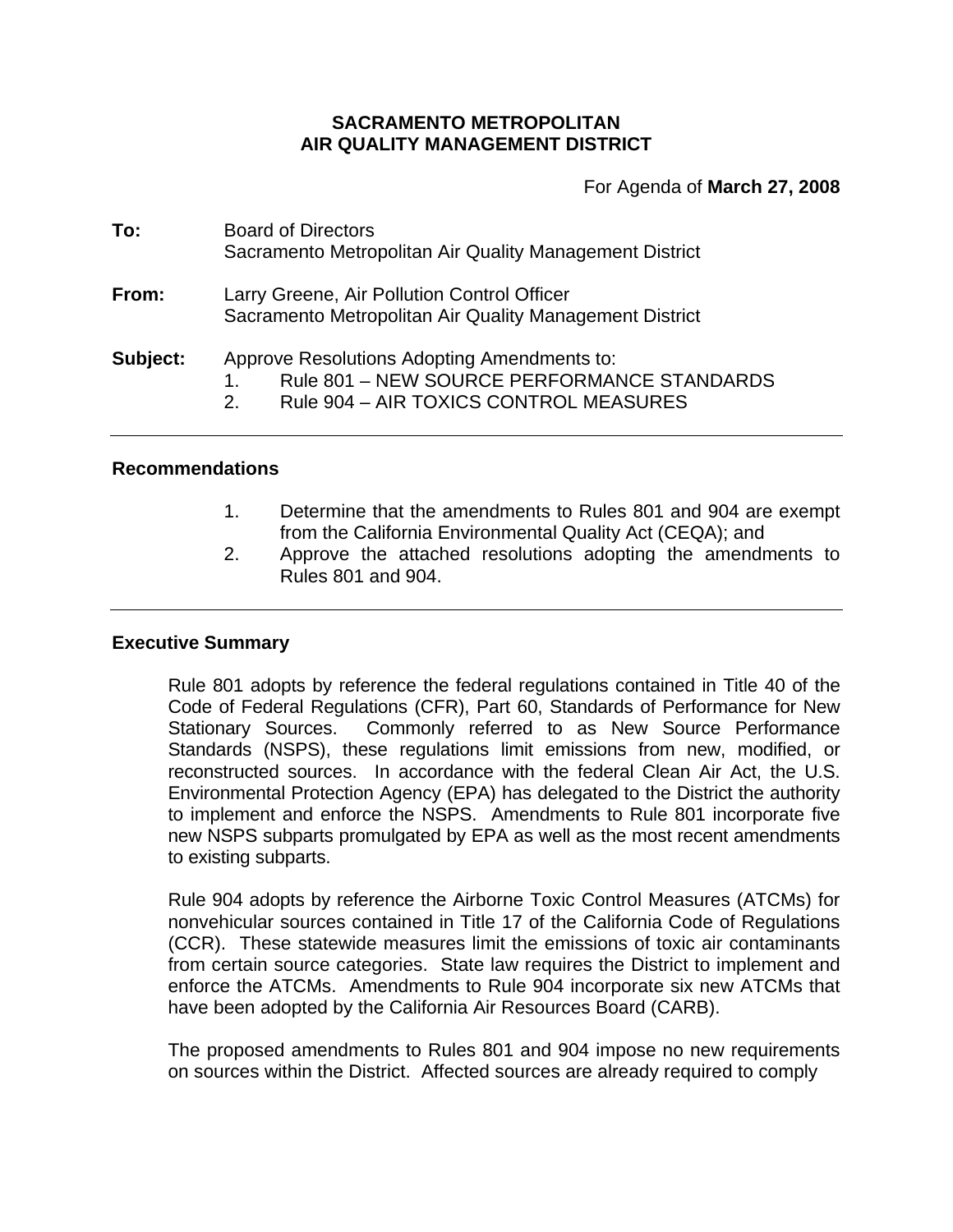with these regulations under state and federal law. The regulations are being adopted by the District to facilitate their implementation and enforcement.

# **Attachments**

The table below identifies the attachments to this memo:

| <b>Item</b>                          | <b>Attachment</b> | Page # |
|--------------------------------------|-------------------|--------|
| <b>Board Resolution for Rule 801</b> |                   |        |
| Board Resolution for Rule 904        |                   | 10     |
| Draft Rule 801                       |                   | 13     |
| Draft Rule 904                       |                   | 25     |
| <b>Staff Report</b>                  |                   | 29     |
| <b>Evidence of Public Notice</b>     |                   | 49     |
|                                      |                   |        |

## **Background**

#### Rule 801

The NSPS are promulgated by EPA and apply to new, modified and reconstructed sources. The purpose of these standards is to require best demonstrated technology to achieve continuous emission reductions. The NSPS program takes into consideration compliance costs, environmental impact, and energy effects, among other factors.

The federal Clean Air Act authorizes EPA to delegate authority to states or local districts. The District first accepted delegation and implementation responsibility for the NSPS program on December 8, 1978.

Rule 801, adopted on November 19, 1991, incorporates the NSPS program by reference into the District rules. Sources are required to comply with all applicable NSPS subparts regardless of whether or not they are adopted by the District; however, adoption by the District facilitates implementation and enforcement, and makes it easier for sources to identify applicable requirements.

EPA continues to amend NSPS regulations and to promulgate NSPS for new source categories and industries. The District amended Rule 801 in 1993, 1996, 1998, 2001 and 2004 to update the rule with the most recent NSPS regulations.

#### Rule 904

CARB adopts ATCMs to reduce the emissions of identified toxic air contaminants. Section 39666 of the Health and Safety Code gives CARB the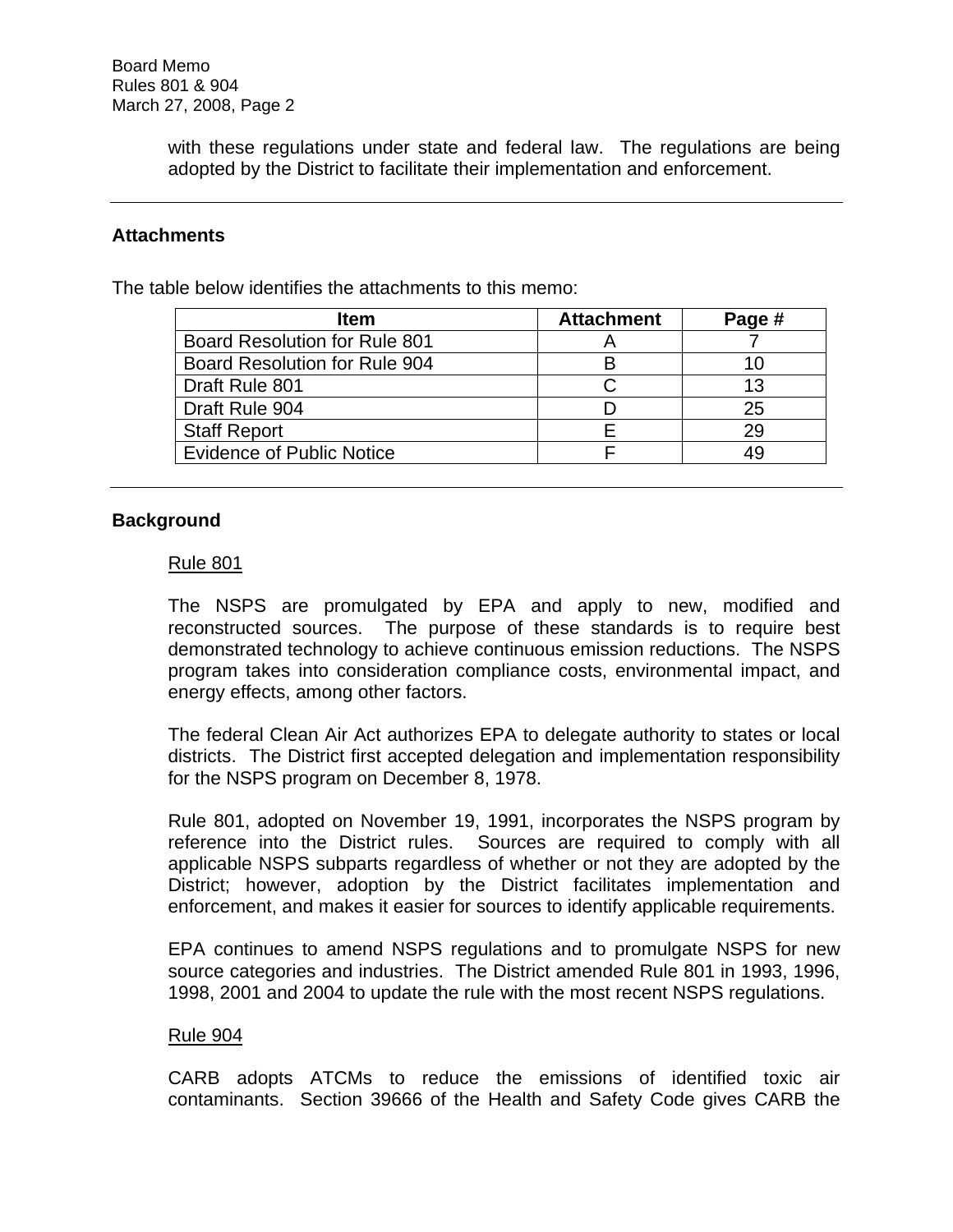authority to adopt ATCMs for nonvehicular sources, while Section 39667 gives CARB the authority to adopt ATCMs for vehicular emissions.

Section 39666(d) of the Health and Safety Code requires districts to implement and enforce ATCMs for nonvehicular sources. District Rule 904, adopted on May 1, 1997, incorporates by reference the ATCMs contained in Title 17 of the CCR. Adopting by reference facilitates implementation and enforcement and makes it easier for sources to identify applicable requirements. Rule 904 was last amended on January 22, 2004 to update the rule with newly adopted ATCMs.

# **Summary of Changes**

## Rule 801

Since Rule 801 was last amended on January 22, 2004, EPA has added five new NSPS subparts: VVa (Equipment Leaks in Synthetic Organic Chemical Manufacturing), GGGa (Equipment Leaks in Petroleum Refining), EEEE (Other Solid Waste Incineration (OSWI) Units), KKKK (Stationary Combustion Turbines) and IIII (Stationary Compression Ignition (CI) Internal Combustion Engines). Currently, there are no OSWI units or petroleum refineries operating within the District. There are approximately 1,350 stationary CI engines and 26 stationary combustion turbines under permit, and it is likely that there will be new sources of these types in the future that will become subject to subparts IIII and KKKK.

EPA amended several of the existing NSPSs. The amendments had the effect of adding acceptable alternative testing methods, monitoring devices and compliance demonstration procedures, updating emission limits to match current technology and narrowing the applicability of certain requirements.

Several stationary sources in the District have emission units that are subject to standards that have been amended. Three sources have boilers that are subject to subpart Dc (Small Industrial-Commercial-Institutional Steam Generating Units). Five sources have gas turbines that are subject to subpart GG (Stationary Gas Turbines). Two sources are subject to subpart WWW (Municipal Solid Waste Landfills). One source has chemical process units that are subject to subpart VV (Equipment Leaks in Synthetic Organic Chemical Manufacturing). If new chemical process units are constructed or if the existing units undergo modification or reconstruction in the future, they could become subject to the more stringent requirements of new subpart VVa.

## Rule 904

Rule 904 was last amended on January 22, 2004. Since that time, CARB has adopted seven new ATCMs to control the emissions of toxic air contaminants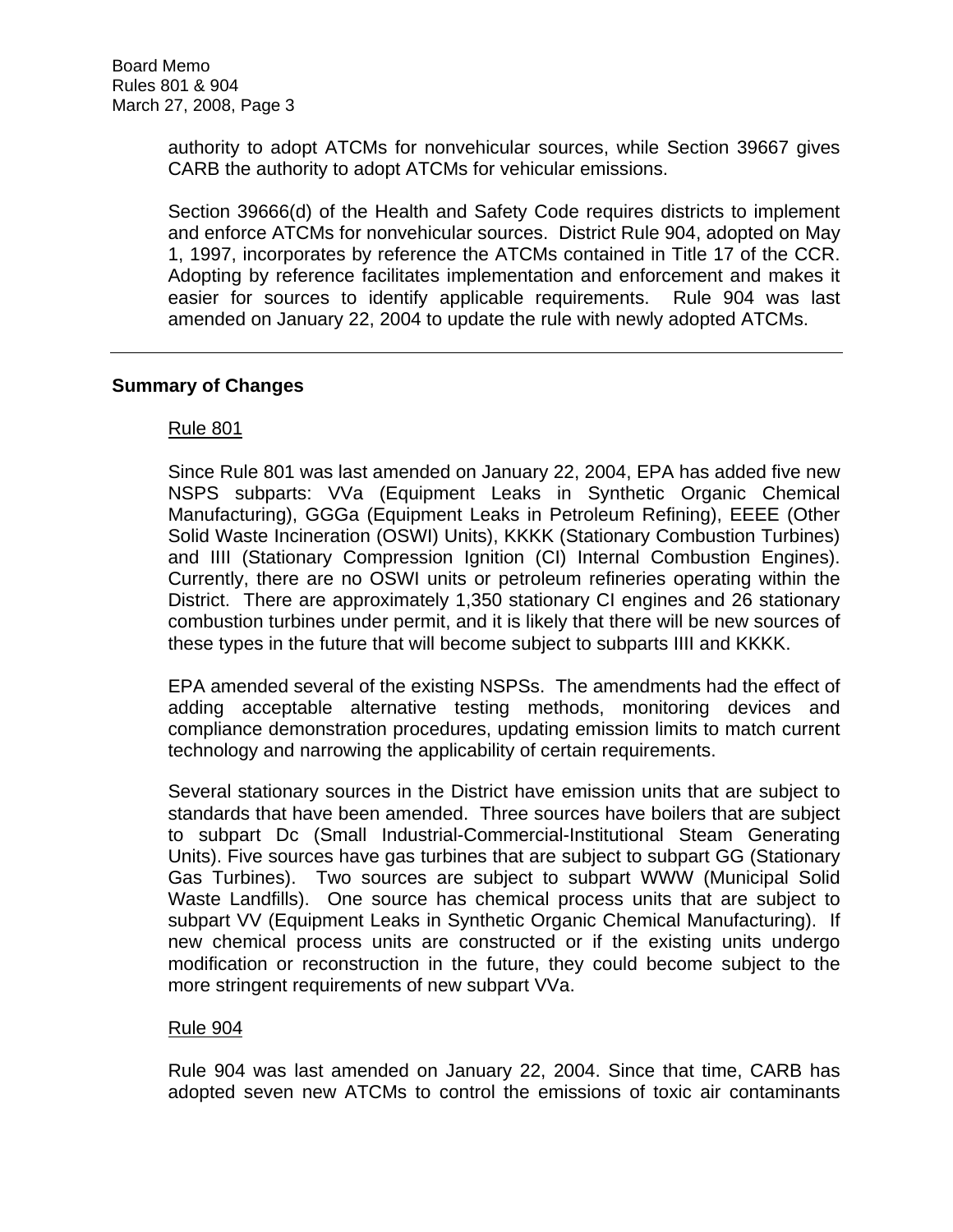from additional nonvehicular source categories, and two existing ATCMs were amended.

- Section 93101.5 ATCM to Reduce Emissions of Hexavalent Chromium and Nickel from Thermal Spraying. This ATCM limits the emissions of hexavalent chromium and nickel from thermal spraying operations. There are no permitted thermal spraying operations within the District, and no permit applications for thermal spraying operations are pending.
- Amended Section 93102 ATCM for Chromium Plating and Chromic Acid Anodizing Facilities. This amended ATCM limits the emissions of toxic air contaminants from chromium electroplating and chromic acid anodizing facilities. It is applicable to the five permitted decorative electroplating facilities within the District. In addition, this ATCM applies to any person who sells, supplies, offers for sale, uses, or manufactures for sale in California a chromium electroplating or chromic acid anodizing kit.
- Amended Section 93109 ATCM for Emissions of Perchloroethylene from Dry Cleaning and Water-Repelling Operations. This amended ATCM limits the emissions of perchloroethylene (perc) from dry cleaning and waterrepelling operations. It is applicable to the approximately 67 permitted perc dry cleaning operations in the District. In addition, this ATCM applies to any person who sells, distributes, installs, owns, or operates dry cleaning equipment that uses any solvent that contains perc.
- Section 93114 ATCM to Reduce Particulate Emissions from Diesel-Fueled Engines – Standards for Nonvehicular Diesel Fuel. This ATCM limits the emissions of toxic air contaminants from diesel-fueled engines. The ATCM applies to all nonvehicular diesel fuel offered, sold, or supplied for use.
- Section 93115 ATCM for Stationary Compression Ignition (CI) Engines. This ATCM limits the emissions of diesel particulate matter and criteria pollutants from the use of stationary CI engines. It is applicable to the approximately one prime power, 160 agricultural and 978 emergency standby stationary CI engines. In addition, this ATCM applies to any person who sells, offers for sale, leases or purchases a stationary CI engine with a rated brake horsepower greater than 50.
- Section 93116 ATCM for Diesel Particulate Matter from Portable Engines Rated at 50 Horsepower and Greater. This ATCM limits the emissions of diesel particulate matter and criteria pollutants from the use of diesel-fueled portable engines having a rated brake horsepower of 50 or greater. It is applicable to the approximately 653 engines within the District that are registered in the Statewide Portable Equipment Registration Program. It is expected that additional portable engines will operate within the District and be subject to this ATCM.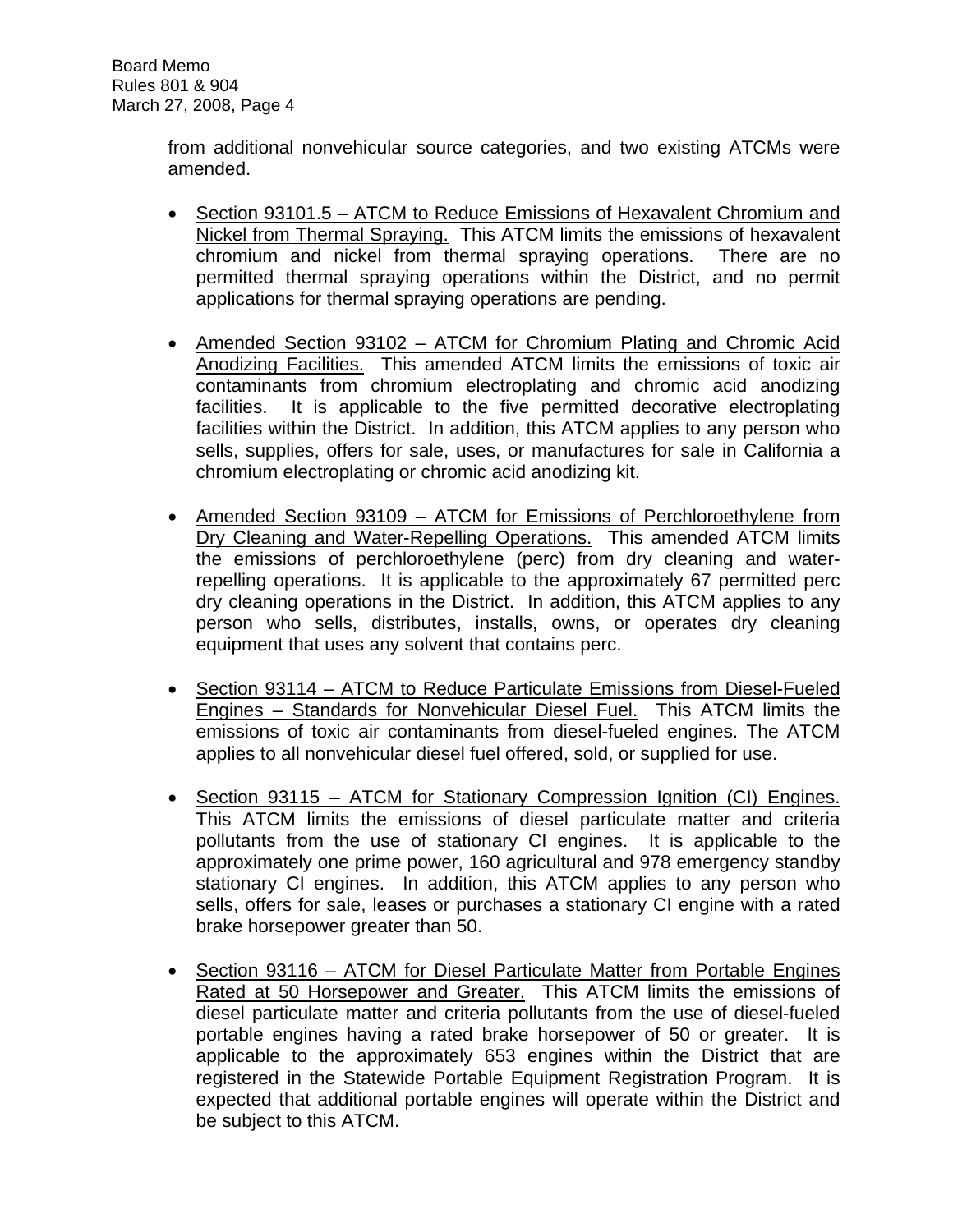- Section 93117 ATCM to Reduce Particulate Emissions from Diesel-Fueled Engines – Standards for Nonvehicular Diesel Fuel Used in Intrastate Diesel-Electric Locomotives and Harborcraft. This ATCM limits the emissions of air toxic contaminants from the use of nonvehicular diesel fuel in intrastate diesel-electric locomotives and harborcraft. It is applicable to all diesel fuel offered, sold or supplied for use in intrastate diesel-electric locomotives and harborcraft.
- Section 93118 ATCM for Auxiliary Diesel Engines and Diesel-Electric Engines Operated on Ocean-Going Vessels Within California Waters and 24 Nautical Miles of the California Baseline. This ATCM limits the emissions of toxic air contaminants from the use of auxiliary diesel engines and dieselelectric engines on ocean-going vessels within regulated California waters. It applies to very few, if any, vessels that currently navigate waterways within Sacramento County.

Note: The ATCM Section 93119 for limiting onboard incineration on cruise ships and oceangoing ships is not included in Rule 904 because Sacramento County has no coastline; therefore, this ATCM is not applicable to the District.

## **Business Cost Impacts**

The proposed amendments to Rules 801 and 904 will not result in additional costs to affected businesses. Sources must comply with the requirements included in Rules 801 and 904 whether or not the District adopts the requirements. The NSPS subparts included in Rule 801 are already in effect under federal regulations and are enforceable by EPA. The ATCMs included in Rule 904 are already in effect under state regulations and are enforceable by CARB. The action of adopting these regulations by reference does not impose any additional requirements on affected sources.

## **District Impacts**

The proposed amendments are not expected to result in an additional need for staff resources.

#### **Emission Impacts**

Because sources are already required to comply with the federal NSPS and state ATCM requirements, the proposed amendments are not expected to produce additional emission reductions.